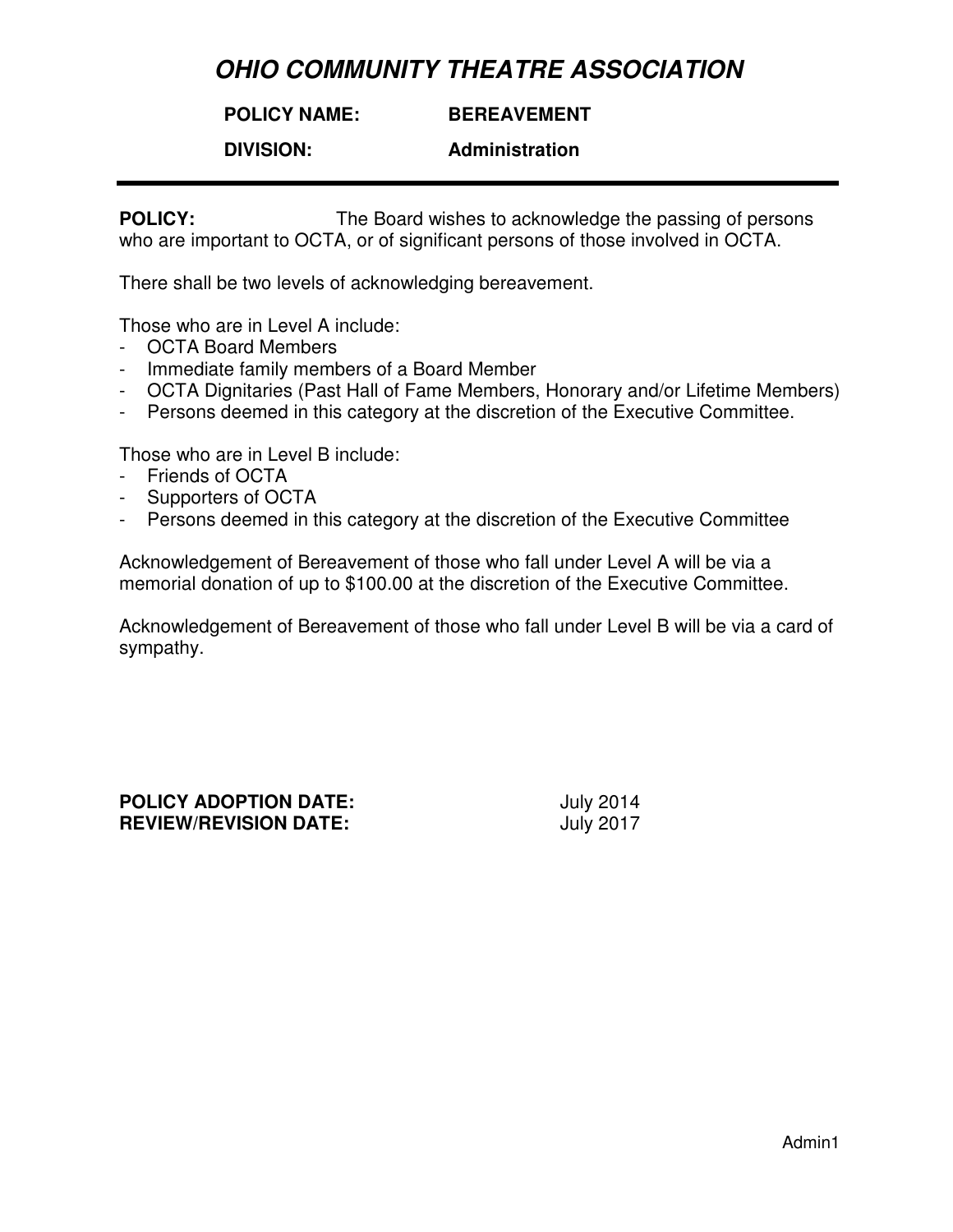#### **POLICY NAME: BOARD CANDIDATES / ELECTIONS**

**DIVISION:** 

### **Administration**

**POLICY:** Elections will be held at the Annual meeting for any open positions on the Board.

**PROCEDURE: I**nterested persons who are members of an OCTA member theatre may submit an application as a candidate for a Board position at any time during the year prior to deadline set by Nominations Committee. (Interested parties may also attend Board meetings as visitors.) Nominating Committee Chair will also recruit candidates for said position.

Candidates must attend the annual meeting and all functions at the Annual Conference pertaining to candidates. Pictures, application forms, and resumes will be displayed at the Annual Conference.

At the Meet the Candidates / Annual Meeting, each candidate will be required to have a nomination speech of not more than two minutes from a second party. The candidate will then have two minutes to speak on their own behalf followed by questions from the membership.

In case of a tie vote, the Executive Committee will meet and vote to break the tie.

After the election, the Nominations Chair will notify the candidates to announce results which will then be posted and also announced to the general membership at the Monday luncheon.

### **POLICY ADOPTION DATE:** May 1998 **REVIEW/REVISION DATES:** October 1999

October 2002 November 2009 October 2016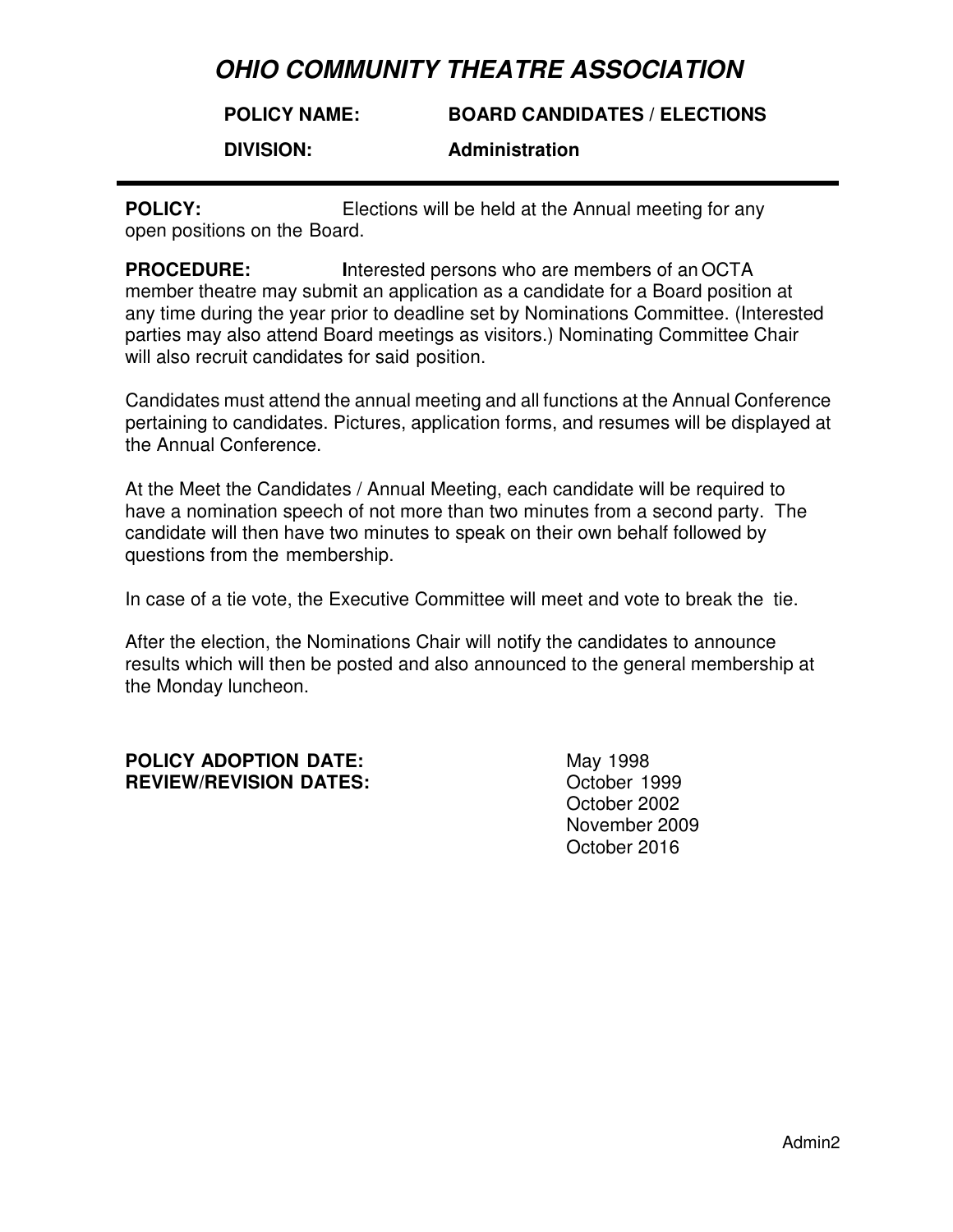**POLICY NAME: BOARD MEETING SCHEDULE DIVISION: Administration**

**POLICY:** Board Members are required to attend meetings as follows:

-The Board meetings for the year will be scheduled as follows:

- 1. Monday morning of the Conference to elect Officers for the Executive Committee.
- 2. Third Saturday in October Board Retreat
- 3. First Saturday in December if weather permits Third Saturday in January if December meeting was canceled
- 4. Third Saturday in March
- 5. Third Saturday in May
- 6. Third Saturday in July
- -The third Saturday in January will be used for a make-up meeting if December meeting does not occur

-The March or May meeting will be held at the Conference Site.

### **POLICY ADOPTION DATE:** May 2000 **REVIEW/REVISION DATE:** October 2003

 November 2009 October 2010 October 2016, July 2017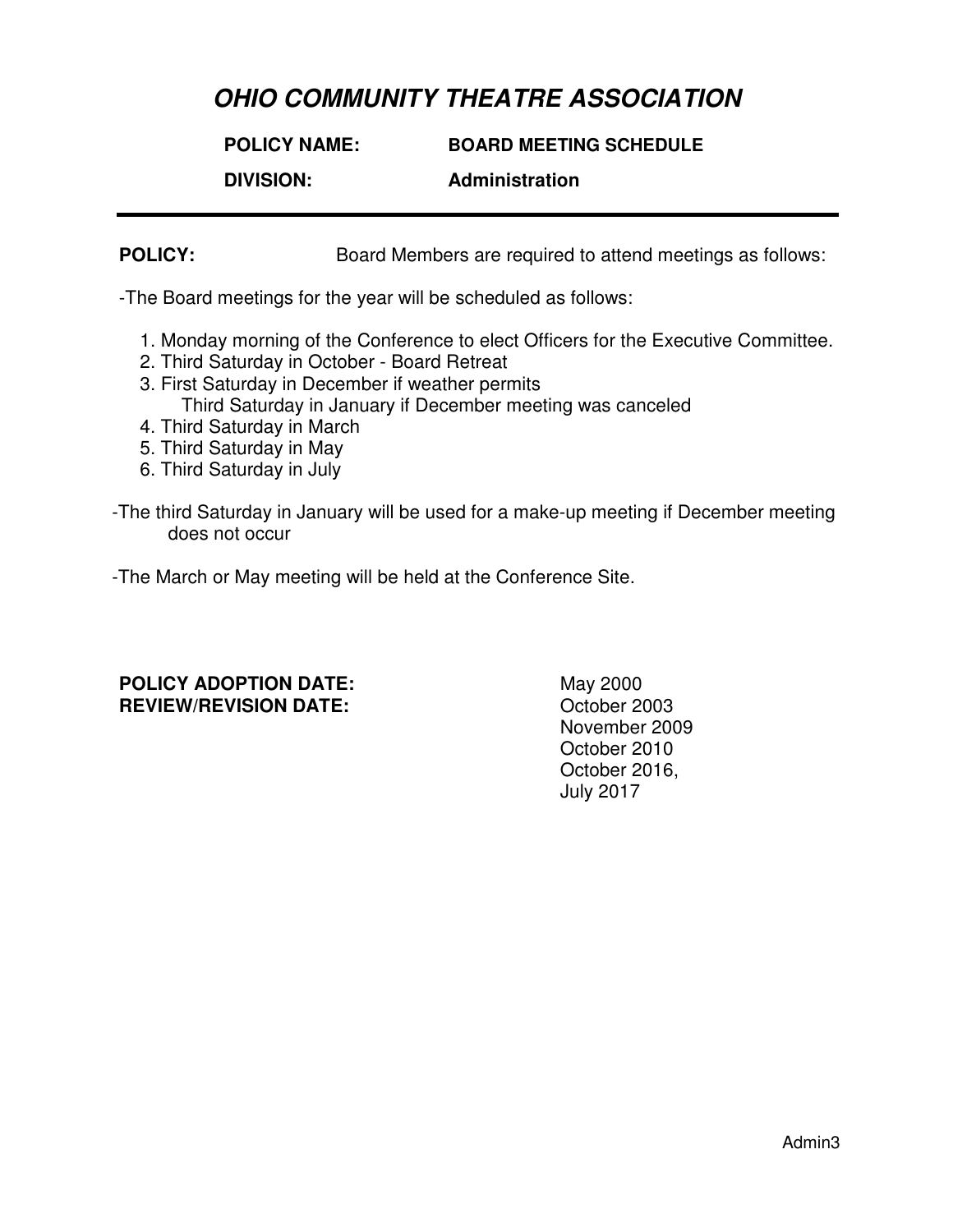#### **POLICY NAME: BOARD MEMBER ATTENDANCE**

**DIVISION:** 

### **Administration**

**POLICY:** An elected Board Member, not to include Regional Reps, who has three absences of any part of their scheduled meeting time prior to 3:30 p.m. per OCTA term year, shall be considered resigned from the Board subject to appeal.

**PROCEDURE:** A Board Member who has three (3) absences must present a written appeal (if he/she meets Appeal Reasons below) prior to the next scheduled Executive Committee meeting for the Executive Committee to approve.

In order to appeal, the Board Member must have notified the Secretary or a member of the Executive Committee with the reason for his/her absence prior to the meeting, if possible, or by 12:00 a.m. (midnight) the following day.

| 1. Extreme Weather<br>2. Work<br>3. Medical                                    |                                                                     |
|--------------------------------------------------------------------------------|---------------------------------------------------------------------|
| <b>MEETING SCHEDULE:</b><br><b>Executive Committee</b><br><b>Regional Reps</b> | $9:30$ am $-11:00$ am<br>10:00 am $-$ 11:00                         |
|                                                                                | 1:30 pm $-$ 3:30 pm                                                 |
|                                                                                | am Lunch / Division Meetings $11:00$ am $-1:30$<br>pm Board Meeting |

**ADDITIONAL:** Any absence after the reappointment shall be a resignation from the Board. The OCTA Secretary shall notify any Board Member(s) immediately after they have missed two (2) meetings as a reminder/warning.

Regional Representative attendance will be recorded by Region, but each Board Member and Regional Representative will have his/her attendance at board meetings recorded in the Annual Report by name.

## **POLICY ADOPTION DATE:** September 1997 **REVIEW/REVISION DATES:** December 2002

November 2009 December 2011 October 2016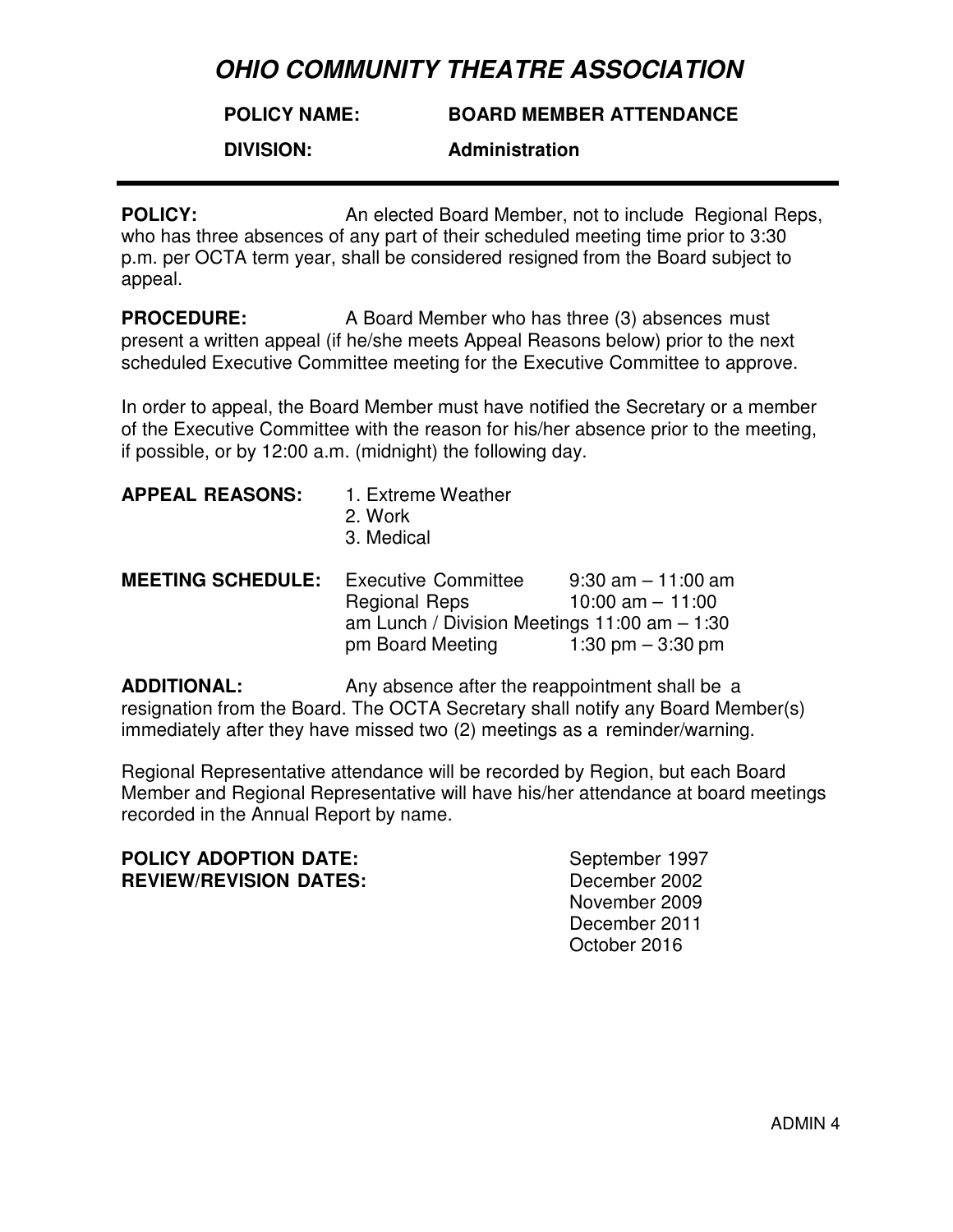#### **POLICY NAME: BUDGET**

**DIVISION:** 

**Administration**

**POLICY:** The Executive Committee will prepare a balanced budget that reflects the programming needs of the Ohio Community Theatre Association and provide a tool for controlling and evaluating the annual income and expenses of the organization.

**PROCEDURES:** Other OCTA Board members may be invited to present criteria costs for specific programs at the discretion of an Executive Committee member.

The Executive Committee will initiate the budget preparation after the Annual Meeting at the Executive Committee Retreat for the following fiscal year (January - December).

The Administrative Assistant will provide each Committee member with a copy of previous year(s) budget(s) and current financial reports for evaluation to determine priorities and develop a budget.

OCTA program surveys and committee recommendations will be used as guidelines in determining new programming areas and funding to implement new programs.

The OCTA Budget will show total estimated income and expenditures for all planned programs of the Ohio Community Theatre Association.

The Executive Committee will present the proposed budget to the OCTA Board of Directors during the full Board Retreat for revisions, additions, and final adoption.

This policy will be reviewed annually by the OCTA Executive Committee for presentation to the OCTA Board of Directors.

## **POLICY ADOPTION DATE:** March 1993 **REVIEW/REVISION DATES:** May 1996

November 2009 October 2016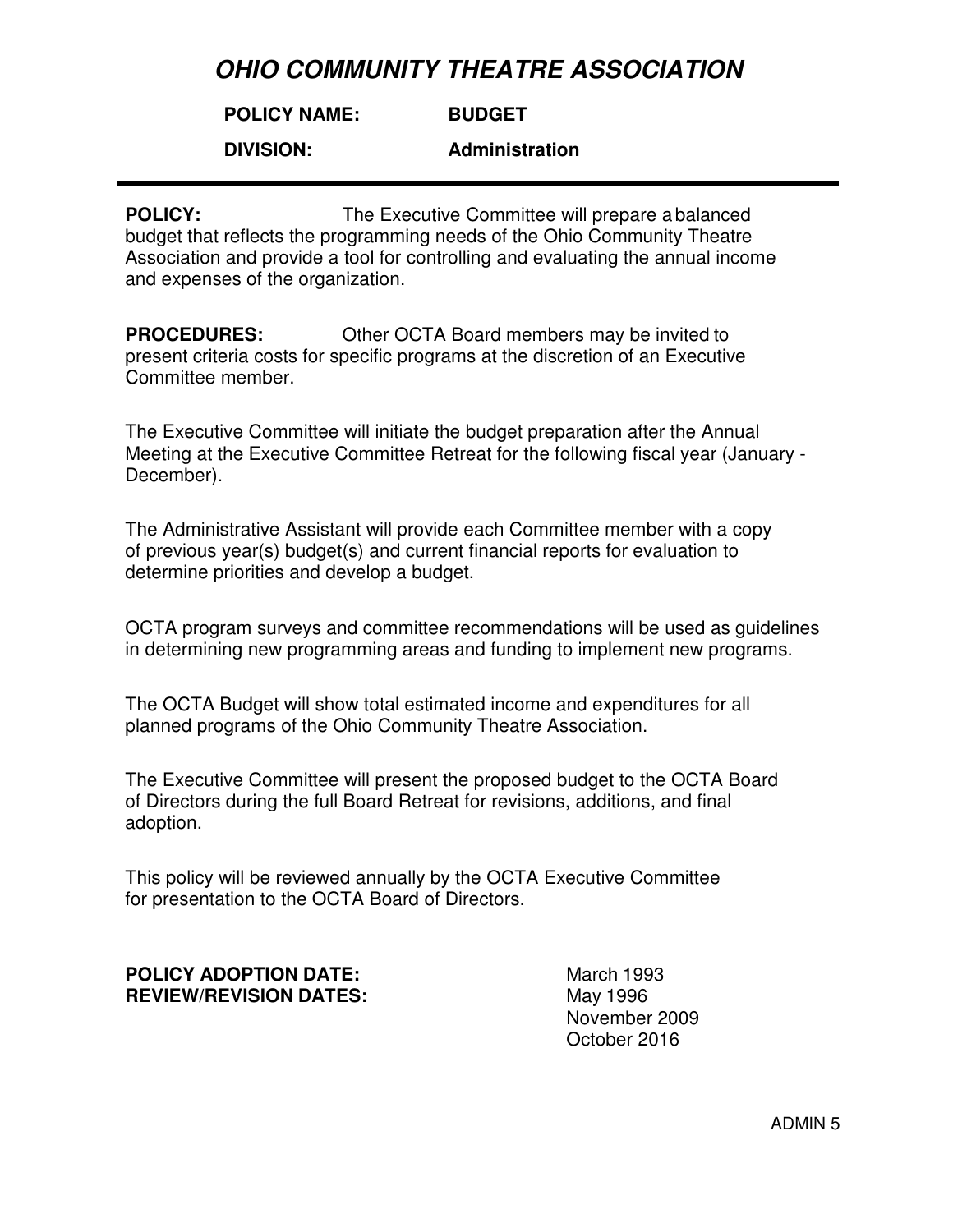#### **POLICY NAME: CHECKING/SAVINGS/MONEY ACCOUNTS**

**DIVISION:** 

### **Administration**

**POLICY:** There will be three (3) authorized signatures for the OCTA checking, savings, and money accounts. Two (2) signatures will be required for checks over \$2,000.00.

**PROCEDURE:** The Administrative Assistant, President, and the President's designated Board Member confirmed at the OCTA Board Retreat will be authorized to sign checks and make withdrawals from OCTA's checking, savings, and money accounts.

No more than three (3) authorized signatures shall be on the bank card at any one time and each of the three shall be bonded along with the OCTA Treasurer.

No payee can authorize their own check.

A returned check fee will be charged for all returned checks according to the fee schedule.

Payment for returned checks along with fee must be paid by money order, bank draft, or by cash.

Annually, ten percent (10%) of the net profit from the Annual Conference shall be transferred to the Endowment Fund, CD Certificates, or Savings Account dependent upon current interest rates.

#### **POLICY ADOPTION DATE:**  $\qquad \qquad$  October 1994 **REVIEW/REVISION DATES:** October 1999

December 2000 October 2004 October 2005 October 2016

ADMIN 6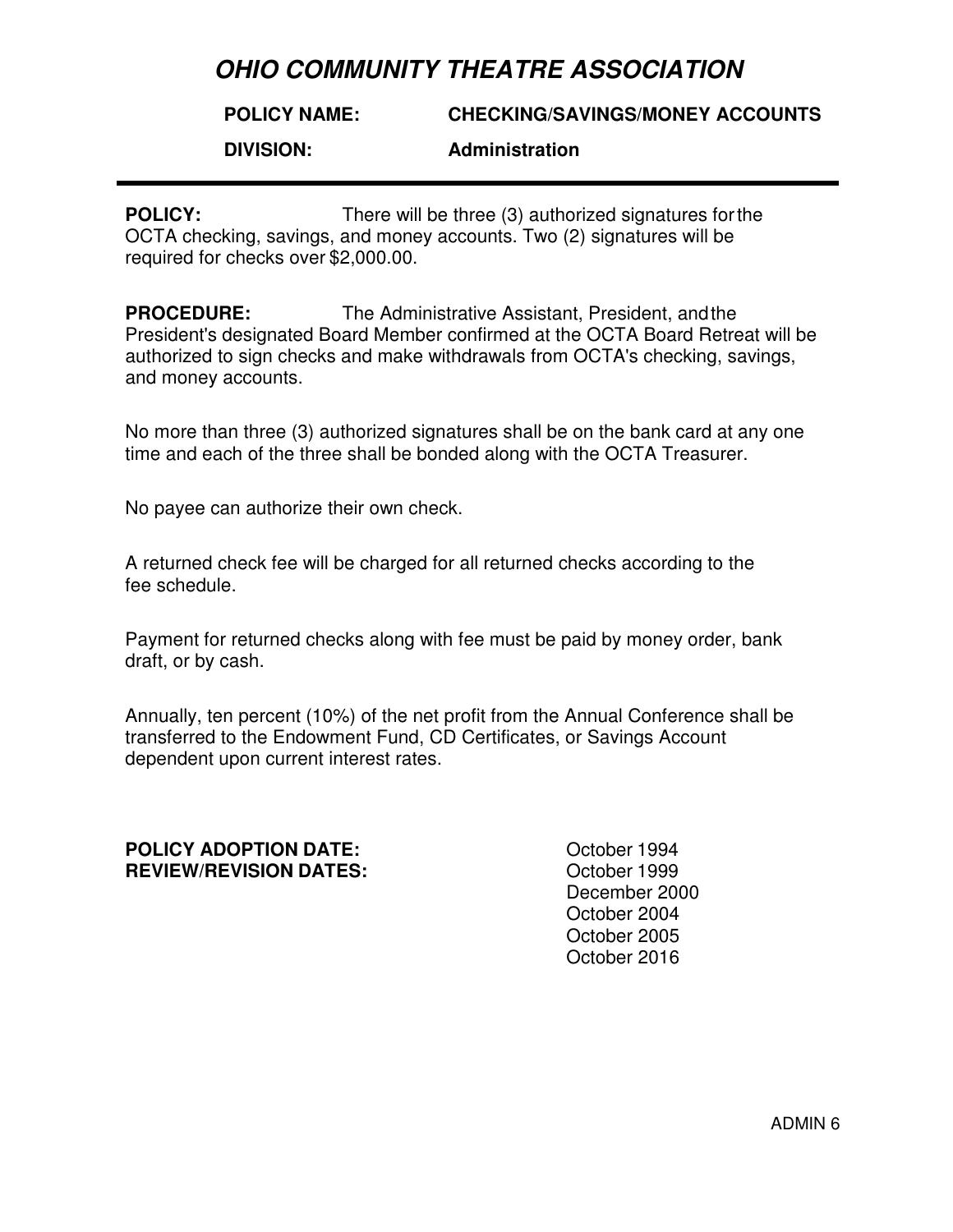#### **POLICY NAME: CONFERENCE SITE SELECTION**

### **DIVISION:**

**Administration** 

**POLICY:** The Search Committee for State Conference site selection will consist of the President, any member of the Executive Committee who has an interest, a past Conference Chair, unless the President or the Executive Committee members have served as Conference Chair, the newly appointed Conference Chair for the specific year, and a representative from the region where the conference is being held if needed.

The hotel contract will be reviewed and approved by the Executive Committee. Once the Executive Committee has approved the contract, the Contract shall be signed by the President, the Administrative Assistant of OCTA, and the future Conference Chair.

The rotation to determine which region hosts the Conference is as follows:

| CENTRAL          | 2017 |
|------------------|------|
| WEST / SOUTHEAST | 2018 |
| NORTHWEST        | 2019 |
| SOUTHWEST        | 2020 |
| NORTHEAST        | 2021 |
|                  |      |

At this time, the Southeast Region does not have a hotel large enough to host the conference alone. Should that happen, they will follow West Region. Following the Northeast Region, the rotation begins again in the order listed above.

### **POLICY ADOPTION DATE:** March 2006 **REVIEW/REVISION DATES:** November 2009

October 2010 December 3, 2011 October 2016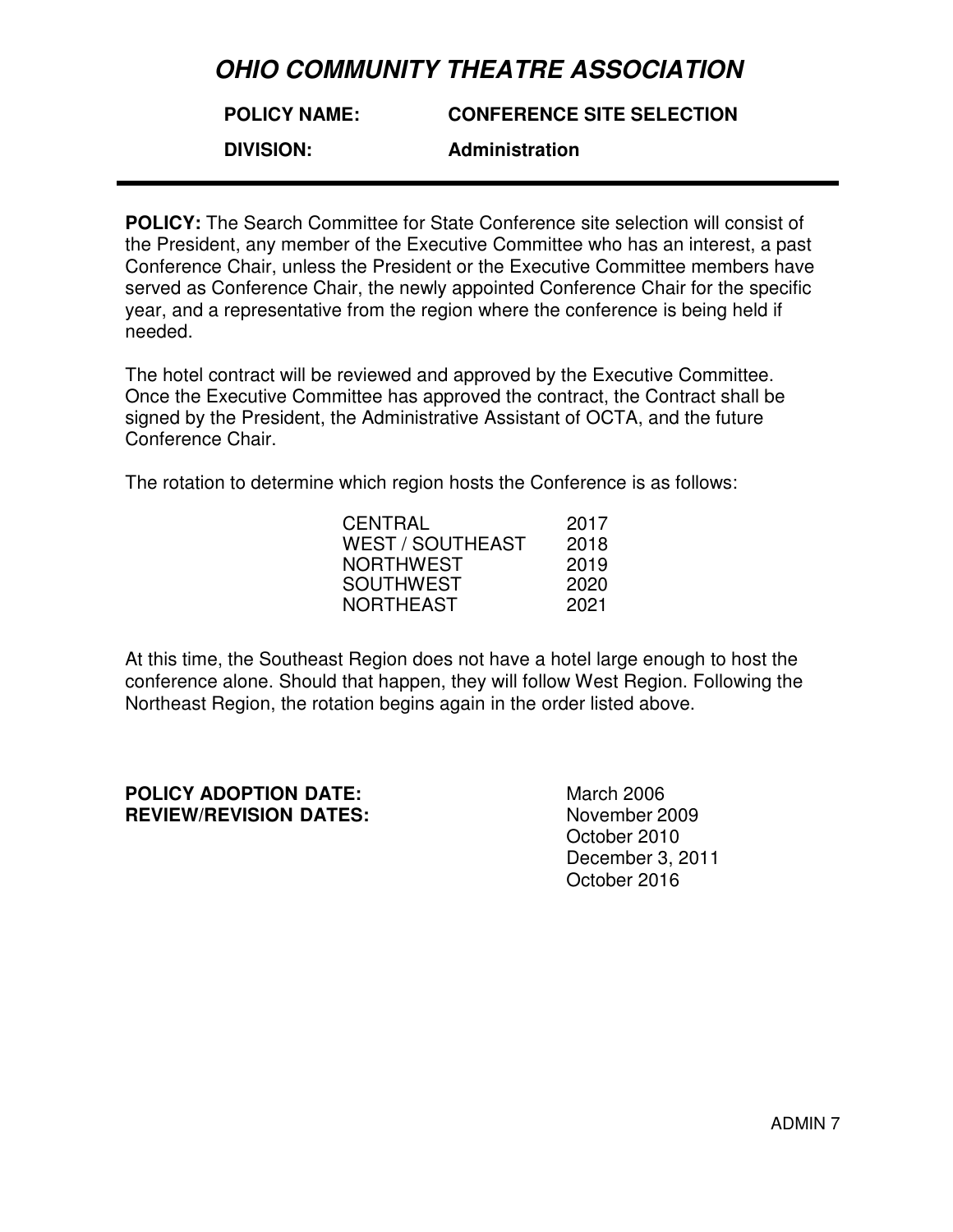#### **POLICY NAME: CONFLICT OF INTEREST**

**DIVISION:** 

### **Administration**

**POLICY:** The purpose of a conflict of interest policy is to protect OCTA's interest when it is contemplating entering into a transaction or arrangement that might benefit the private interest of one of its board members. This policy is intended to supplement, but not replace, any applicable state and federal laws governing conflicts of interest.

**PROCEDURE:** At the annual Board Retreat, all Board members (including Regional Reps) will be asked to sign the Conflict of Interest Statement.

Whenever a board member has a financial or personal interest in any matter coming before the Board of Directors, the board shall ensure that:

- The interest of such board member is fully disclosed to the Board of Directors.
- No interested board member may vote or lobby on the matter or be counted in determining the existence of a quorum at the meeting of the Board of Directors at which such matter is voted upon.
- Any transaction in which an officer or board member has a financial or personal interest shall be duly approved by members of the Board of Directors not so interested or connected as being in the best interests of the organization.
- The minutes of meetings at which such votes occur shall record such disclosure, abstention, and rationale of approval.

**POLICY ADOPTION DATE:**  $\qquad \qquad$  October 2012 **REVIEW/REVISION DATE:** October 2016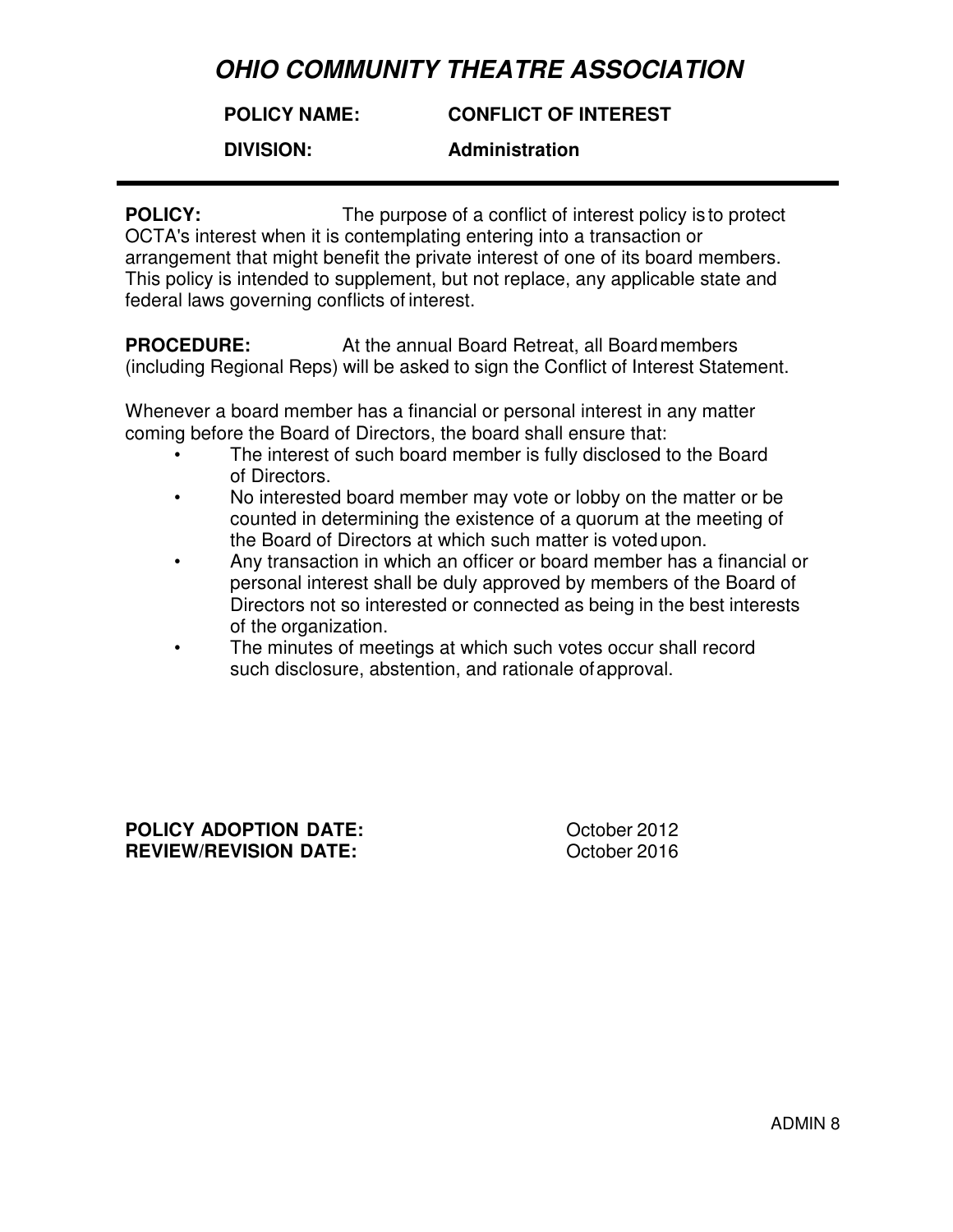**POLICY NAME: EXECUTIVE COMMITTEE**

**DIVISION:** 

**Administration** 

**POLICY:** Executive Committee shall consist of President, First Vice-President, Second Vice-President, Third Vice-President, Secretary and Immediate Past President.

Executive Committee decisions will be relayed to the Board through the Administration Division.

**POLICY ADOPTION DATE:** October 1999 **REVIEW/REVISION DATES:** November 2009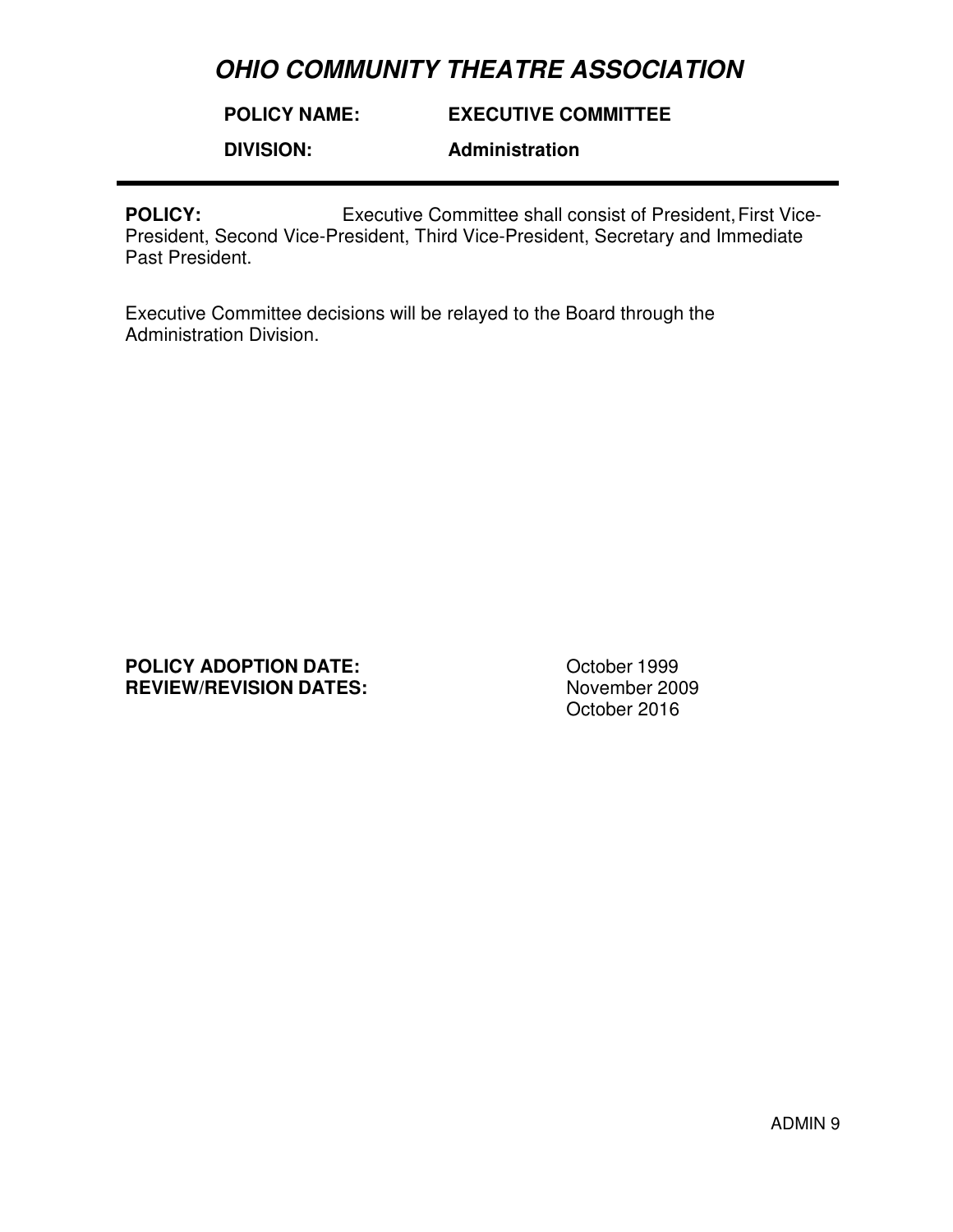# **POLICY NAME: HONORARY LIFETIME MEMBERSHIP DIVISION: Administration**

**POLICY:** An Honorary Lifetime Membership may be given to an individual that is deserving of this honor.

The individual must be nominated by the Executive Committee and approved by the full board.

A member of the Executive Committee or the Administrative Assistant will notify the Honoree of his/her selection as an Honorary Lifetime Member.

The individual(s) selected will have all registration fees waived at all State OCTA events and all Regional OCTA events.

They will have a 10% discount on all OCTA logo items purchased and they will have all the extra benefits offered to Patrons (i.e: receptions, seating preferences, etc.).

His/her presence at OCTA events will be announced, and they will have a ribbon indicating "Honorary Lifetime Member" added to their name tag at conference.

They will be recognized at each conference and Regional following their selection as an Honorary Lifetime Member.

**POLICY ADOPTION DATE:** December 2009 **REVIEW/REVISION DATE:** July 2017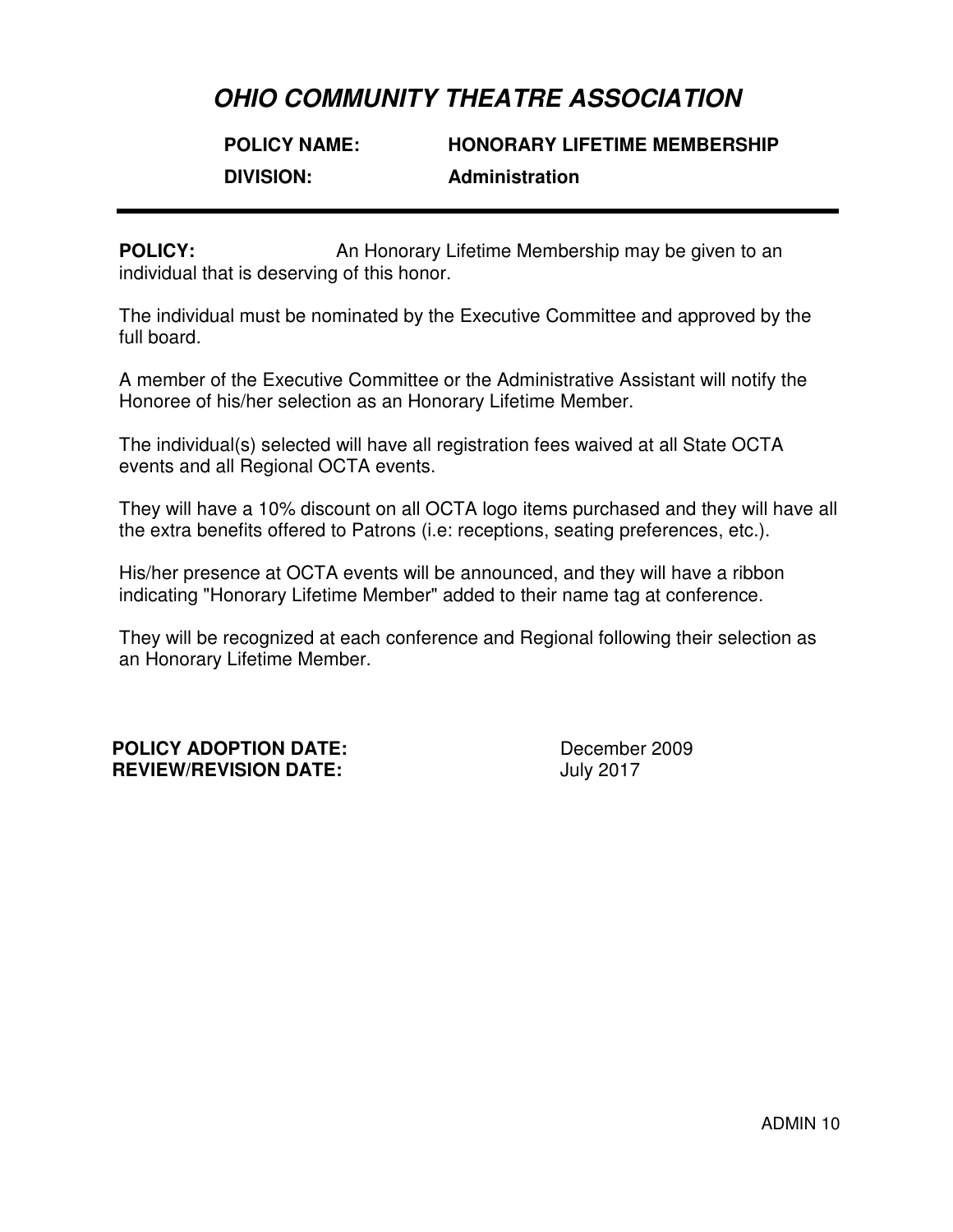# **POLICY NAME: OCTA HALL OF FAME AWARD DIVISION: Administration**

**POLICY:** Awards will be given annually for outstanding contributions to the promotion of theater arts in Ohio. No more than three inductees per year.

**PROCEDURES:** Nominations will be received by the OCTA Hall of Fame Chair from any OCTA member by the July board meeting.

The Administrative Committee will determine the selections.

Of the maximum three inductees each year, two will be selected from the nominations submitted and the third may be chosen by the Administrative Division. This will insure that founders and early contributors to OCTA will not be overlooked. These inductees must have made long term commitments to community theatre especially through OCTA and may not be currently a part of the OCTA Board and must have a positive relationship with OCTA.

A board display of Inductees will be made to be displayed at the Annual Conference and as many regional festivals as possible.

Inductees will be announced at the Annual Conference by the nominator or the Hall of Fame Chair or their designee from the Admin Division.

The Honoree will receive an OCTA medal and their name(s) added to a permanent plaque.

Applications not selected will be passed to the following year. Nominator may be asked for some updated information.

This process will continue for ten years until 2027 at which time the policy will be evaluated and updated.

**POLICY ADOPTION DATE:** November 1999 **REVIEW/REVISION DATES:** December 2002

November 2009 October 2011 May 2013 July 2017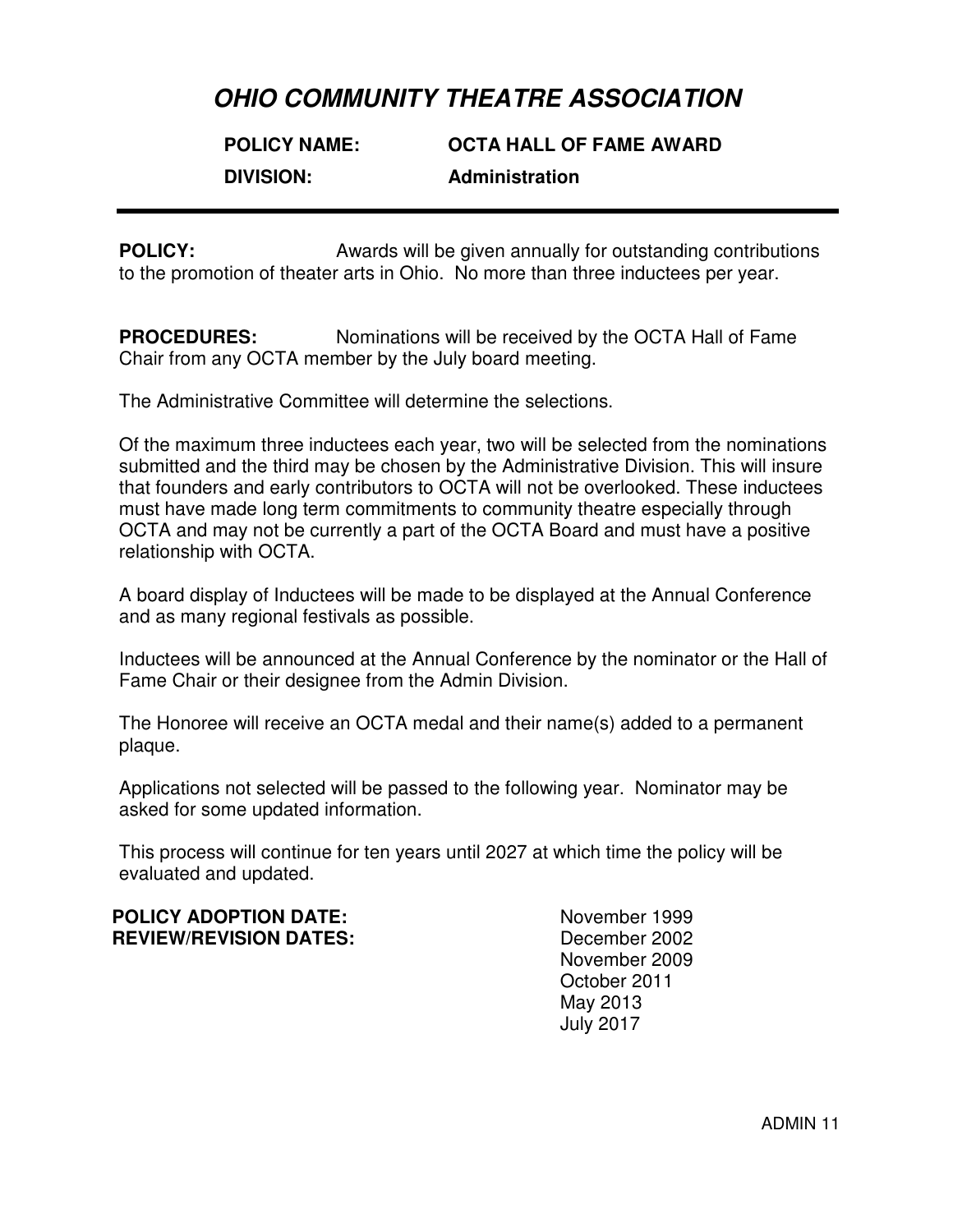**POLICY NAME: OCTA SPIRIT OF COMMUNITY THEATRE AWARD DIVISION: Administration**

**POLICY:** Awards will be given annually to recognize an individual, or theatre, from each of the Ohio Community Theatre Association (OCTA) regions who/which has demonstrated an outstanding commitment to the pursuit of Community Theater.

**PROCEDURES:** Any person can submit a nomination.

Encourage submission of nominations for the award at OCTA events especially at Regional events and during regional meetings.

All completed nomination forms should be sent to the OCTA Administrative Assistant, or the OCTA Spirit of Community Theatre Chairperson prior to the 2nd Saturday in May.

The Administrative Committee will determine the selections at the May Board Meeting.

Awards consisting of a lapel pin and a certificate will be presented at the Regional OCTAFest of the honoree. An announcement of all honorees will be made at the Annual Conference.

This process will continue until 2027 at which time the policy will be evaluated and updated as needed.

#### **POLICY ADOPTION DATE:** October 2010 **REVIEW/REVISION DATES:** December 2010

 March 2011 October 2011 July 2017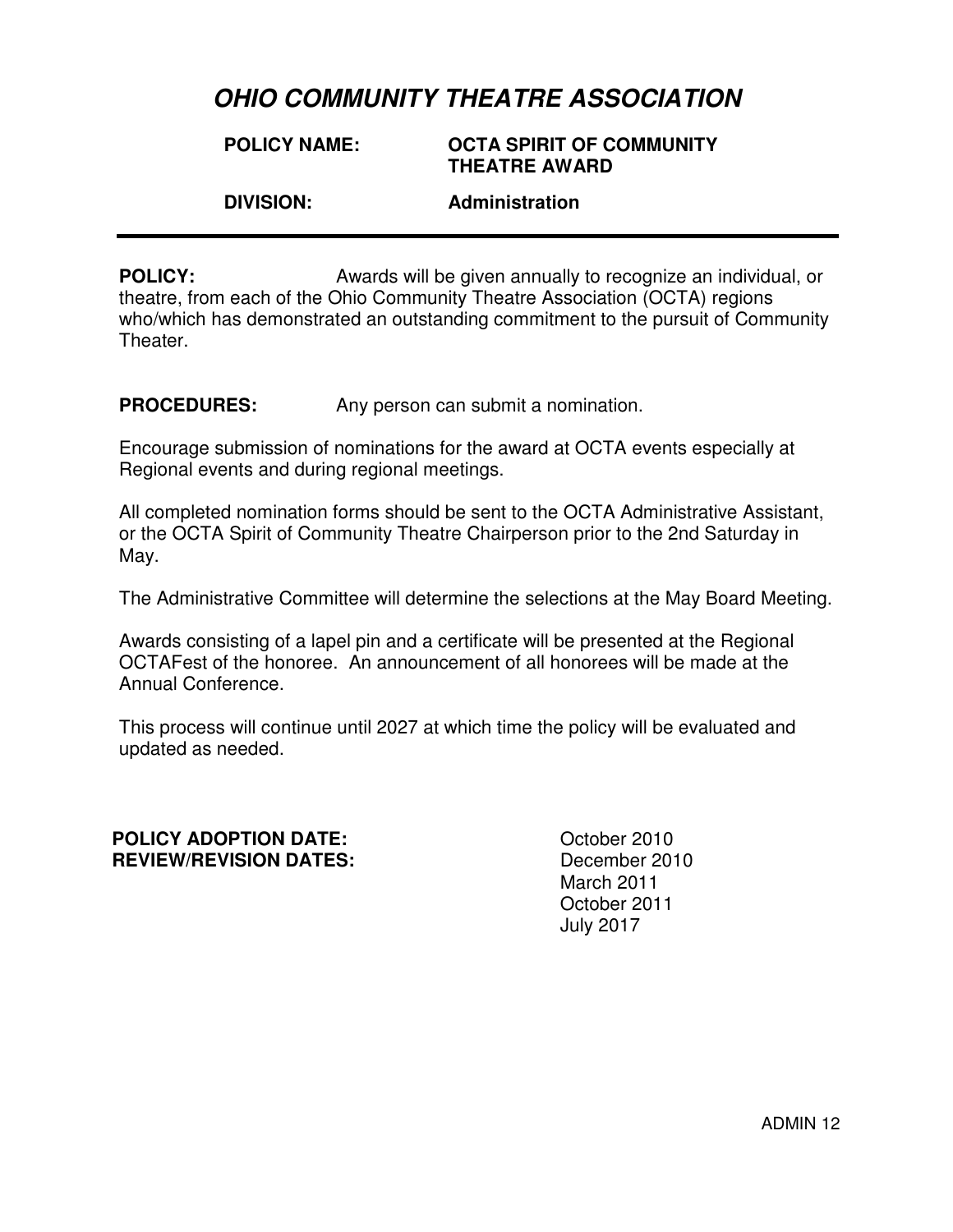**POLICY NAME:**

**ORGANIZATIONAL IDENTITY & LOGO USE**

**DIVISION:** 

**Administration** 

## **POLICY:**

### **ORGANIZATIONAL IDENTITY:**

In recognition of the importance of the Ohio Community Theatre Association (OCTA) presenting itself as an organization that upholds the highest standards of quality, credibility, respect, and recognition in the community at large, the strict and limited use of the organization's name and logo are essential elements of the furtherance of this goal.

### **ORGANIZATION NAME:**

The correct title of the organization is the "Ohio Community Theatre Association" (please note the spelling of "theatre"). The full name of the organization should be used on first reference in copy whenever possible. The second, and subsequent, references may be "OCTA".

### **PROCEDURES:**

### **USE OF LOGO:**

Unless the OCTA logo is used as a part of official OCTA business, said logo shall not be used by any other individual or group without the previous permission of the OCTA Executive Committee. Included in this prohibition is the sale and/or distribution of any "logo items" bearing the OCTA symbol and/or the words "Ohio Community Theatre Association" not approved by the OCTA Executive Committee prior to said sale or distribution. Once said approval is granted, any net proceeds from the sale and/or distribution of said "logo items" shall be the sole property of OCTA. In the event that a Region of OCTA is approved by the Executive Board to sell and/or distribute said "logo items," the amount returned to the Region from the sale of the items will be determined by the Executive Committee at the time approval is granted, and will be expressed as a specific percentage of the profit. **LOGOTYPE:** 

### To maintain consistency and clarity of the logo type, please use the logo "slick" provided by OCTA. If you are in need of this logo, please contact the Administrative Assistant of OCTA. The entire logo should be used whenever possible; however, if a very small logo is used, the symbol may be used without words. OCTA member theatres are encouraged to use the OCTA logo, when appropriate, in programs and advertising; however, this right is limited to member theatres only and shall not be used in any way by a non-member theatre.

#### **LETTER HEAD:**

Only official OCTA letterhead and envelopes should be used for OCTA business. If it is not official OCTA business, the letterhead and envelopes shall not be used for correspondence.

**POLICY ADOPTION DATE:** May 2007 **REVIEW/REVISION DATES:** November 2009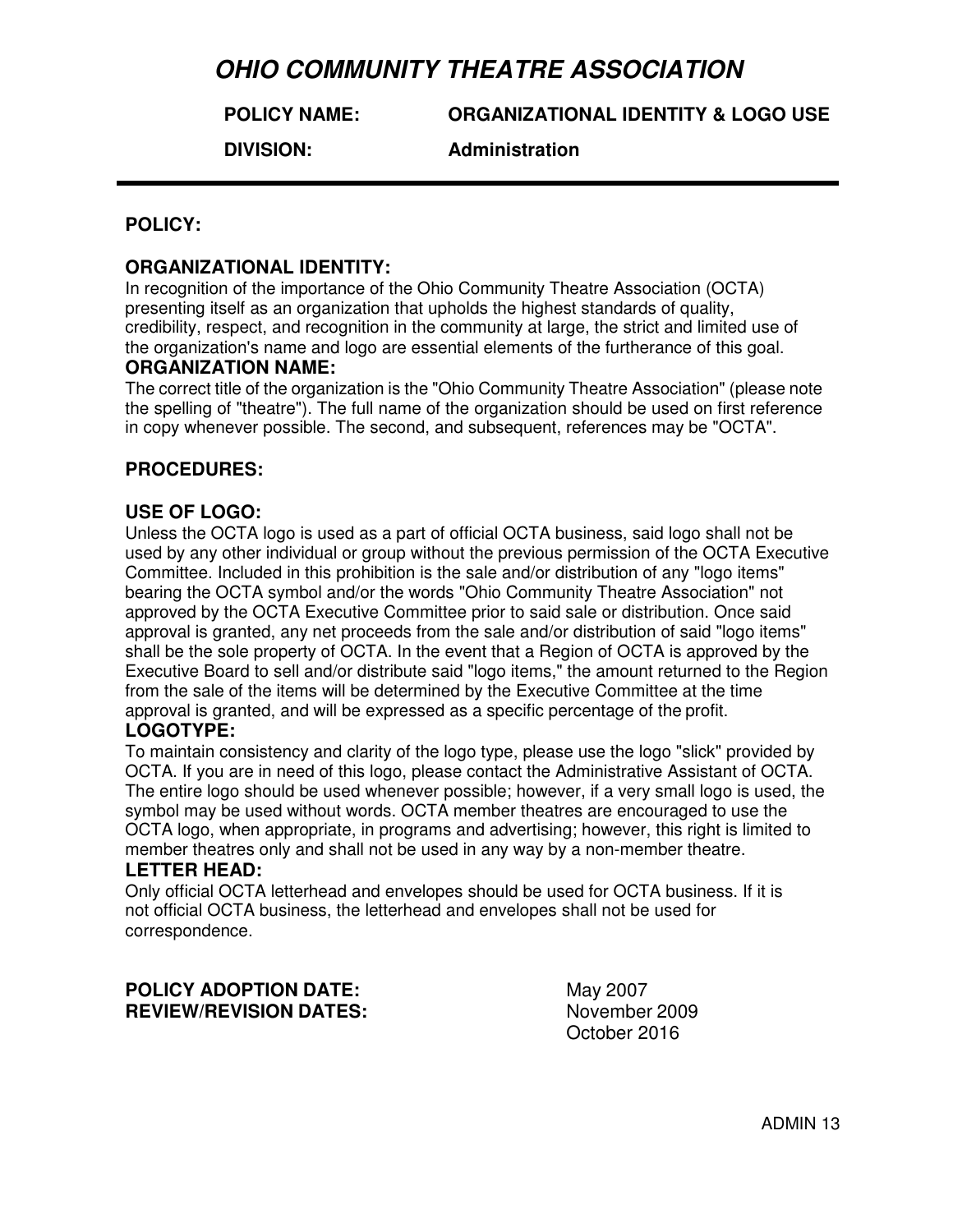**POLICY NAME:**

**OUTSIDE MEETING ATTENDANCE**

**DIVISION:** 

**Administration** 

**POLICY:** Anyone who plans to attend a function that is paid for by OCTA and then cannot attend that function or receive a refund, will be responsible for payment of the cost.

**PROCEDURE:** At times Board members attend other functions at a cost to OCTA.

If the person selected or who volunteered to go to a meeting/event cannot attend and does not find anyone else to take their place or receive a refund for OCTA, they will be responsible for payment of OCTA's cost for the event.

**POLICY ADOPTION DATE:** January 1998 **REVIEW/REVISION DATES:** November 2009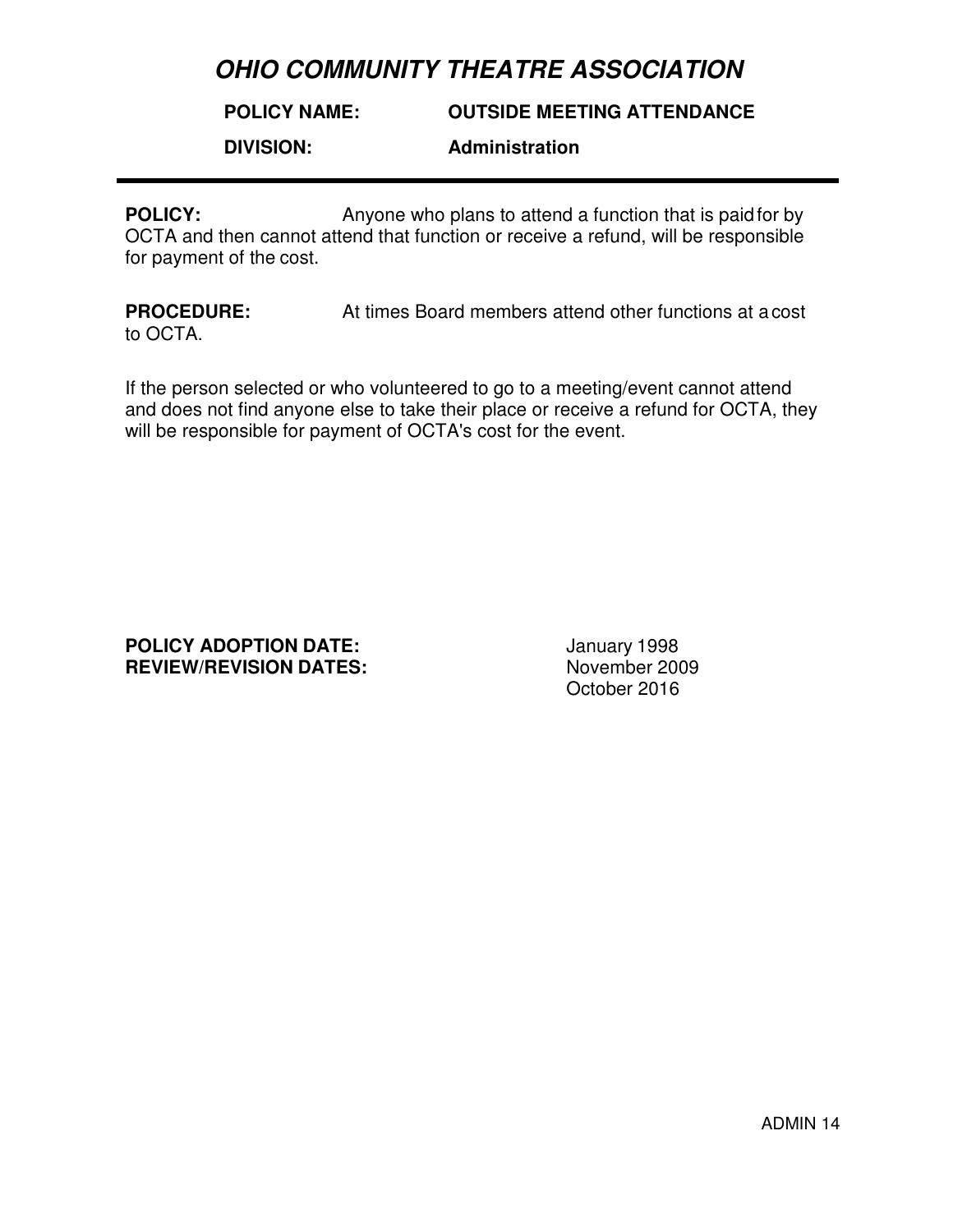**POLICY NAME:**

## **OUTSTANDING THEATRE DELEGATE AWARD**

**DIVISION:** 

**Administration** 

**POLICY:** Each region has the opportunity to present this award to one theatre delegate annually.

**PROCEDURES:** The region will present their award request to the OCTA Board and, if approved, the President or a designee will purchase the plaque and give it to the Regional Representative for presentation at the Annual Conference.

### **POLICY ADOPTION DATE:** November 1992<br> **REVIEW/REVISION DATES:** November 2009 **REVIEW/REVISION DATES:**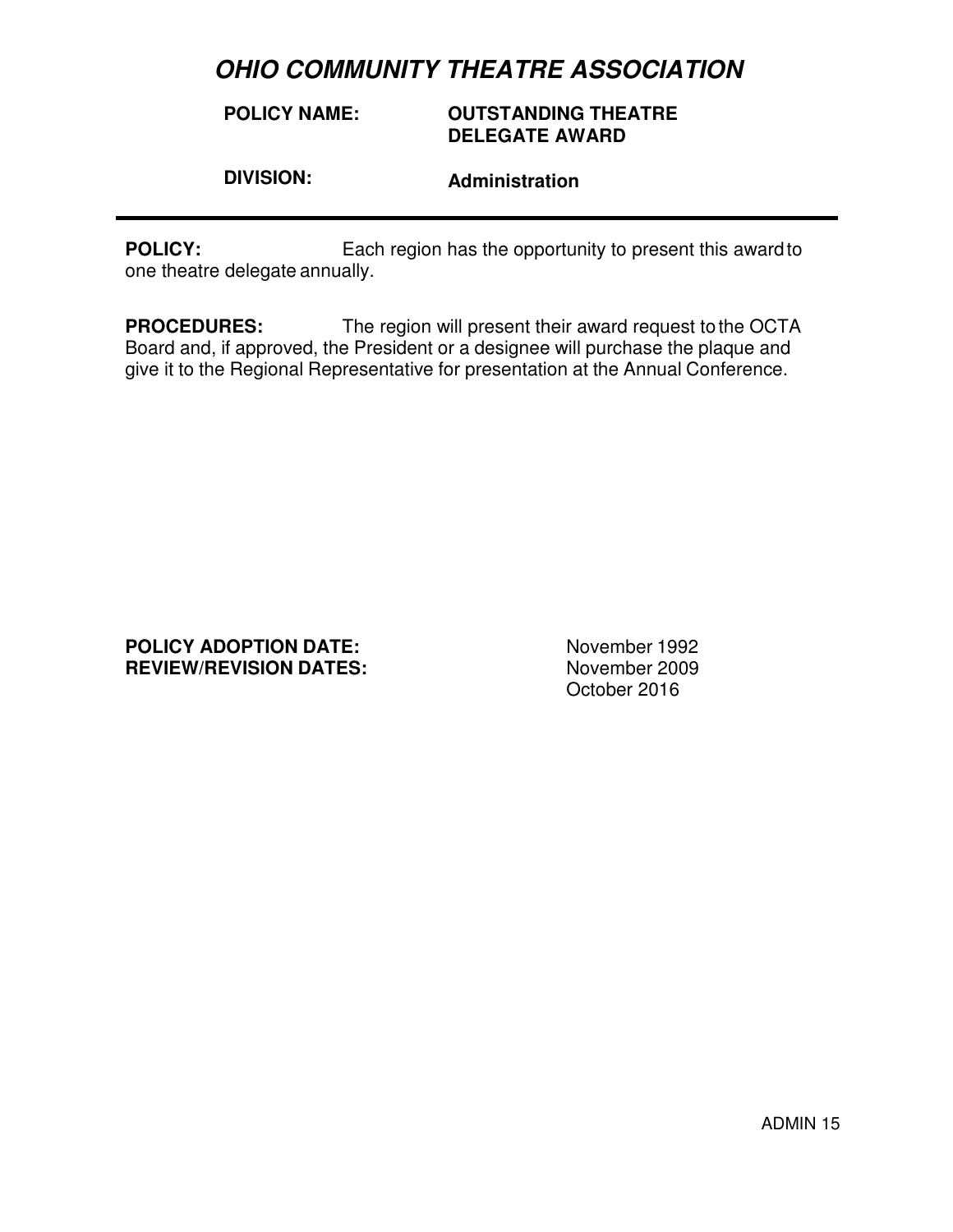#### **POLICY NAME: RECOGNITION PLAQUES / AWARDS**

**DIVISION:** 

### **Administration**

**POLICY:** Any Board Member or Regional Representative that has served two (2) or more years on the OCTA Board shall be eligible for a plaque when they resign and it shall signify a complete termination of their services to OCTA.

Board Members or Regional Representatives serving only one year or less will receive a Certificate of Recognition at the conclusion of their term.

**PROCEDURES:** The Administrative Assistant shall order plaques for any outgoing Board Member or Regional Representative. This plaque will reflect the total continuation of years of service with starting and ending years of service indicated.

The President or a designee assigned by the President shall make sure that one year Certificates of Recognition are prepared for presentation to any outgoing Board Member or Regional Representative that has served OCTA for one year.

### **POLICY ADOPTION DATE:** July 1997 **REVIEW/REVISION DATES:** July 2001

October 2005 November 2009 October 2016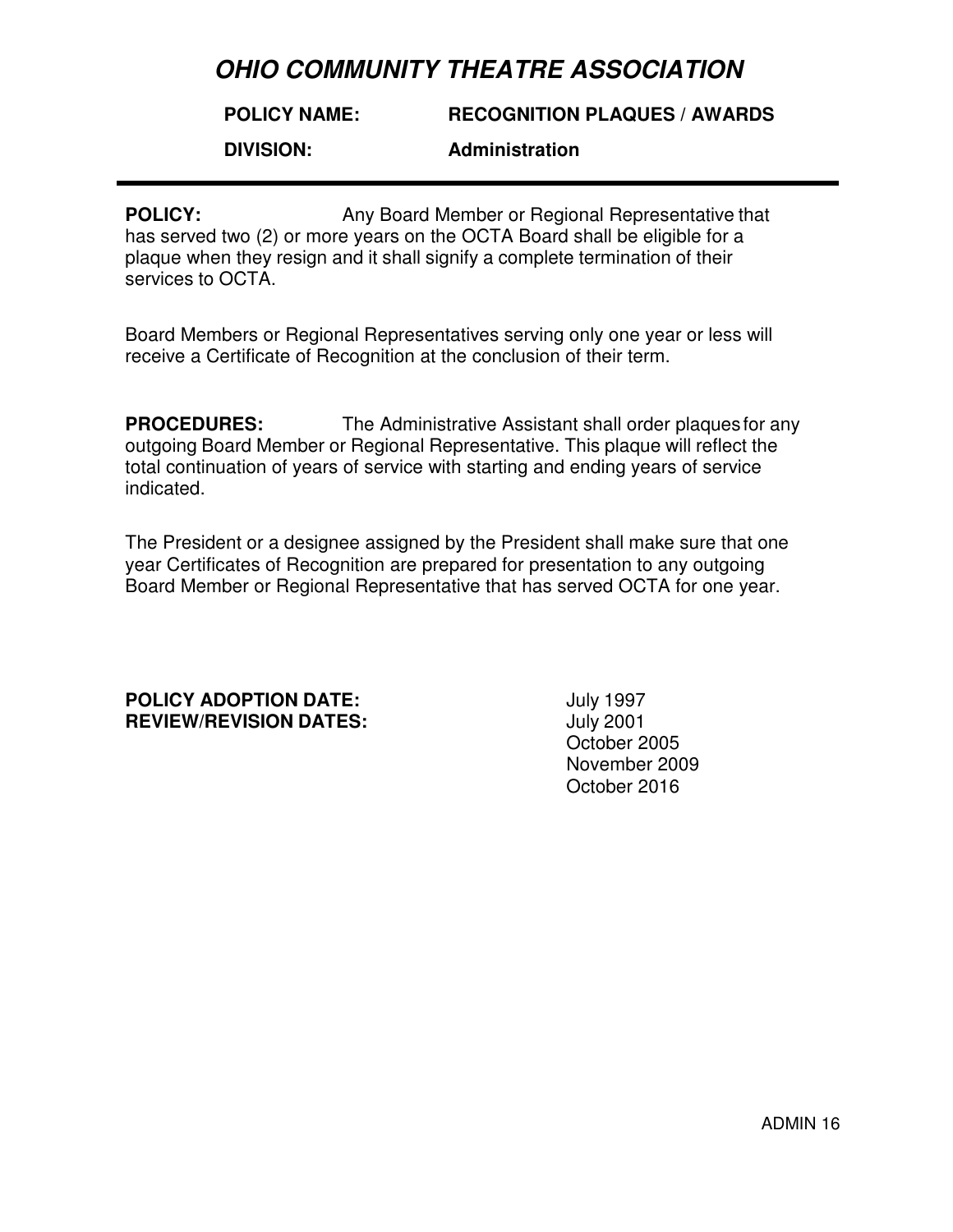#### **POLICY NAME: DIVISION: REFUND OF REGISTRATION MONIES Administration**

**POLICY:** Refunds of registration monies for any OCTA event will be made for cancellation with the following exceptions:

- 1. Cancellation must be made prior to one week before the event and the individual will receive the registration fee except for the fee schedule percentage due OCTA for administration purposes.
- 2. No exception on the featured registration package.
- 3. Any request for refunds received after one week will not be honored.

**PROCEDURES:** Registrant will present receipt of payment to Administrative Assistant. If the registrant meets the requirements, the Administrative Assistant will refund the registration fee according to the OCTA Fee Schedule.

**POLICY ADOPTION DATE:** May 1999 **REVIEW/REVISION DATES:** May 2003

October 2004 November 2009 October 2016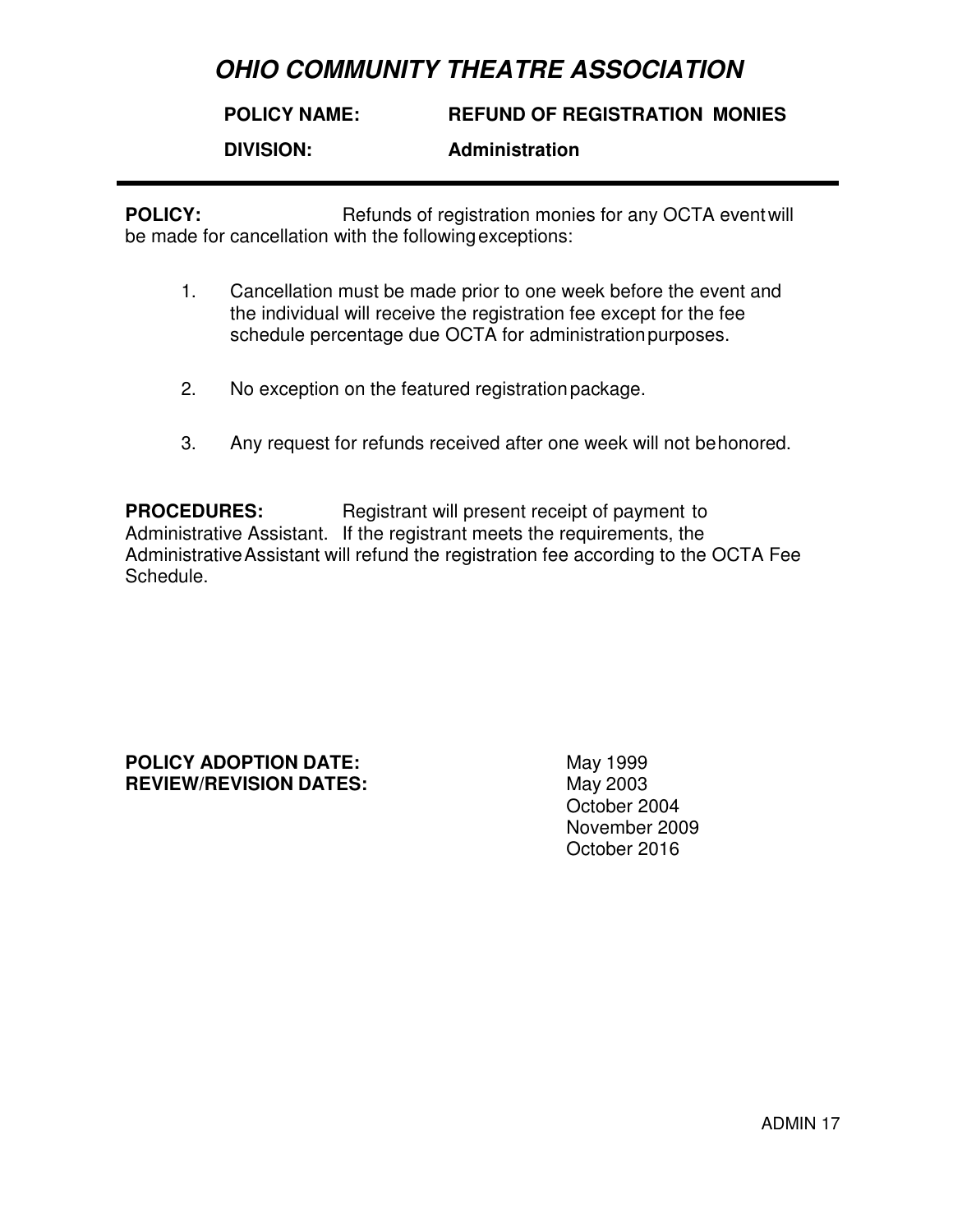#### **POLICY NAME: REGIONAL FINANCES**

**DIVISION:** 

**Administration** 

**POLICY: COLICY: OCTA Regional Representatives with the exception** of Southwest Region, will report to the Board of Directors all monies received and expended in their region for any OCTA activity.

**PROCEDURES:** This report will be submitted annually by the Regional Representative for preparation of the OCTA income tax report.

The report will be prepared on a financial form provided by the Administrative Assistant.

Regional Bank accounts will include "OCTA" and the Ohio Community Theatre Association Federal ID number as identification of the account and will include the name of a Regional Representative and OCTA Administrative Assistant.

**POLICY ADOPTION DATE:** March 1993 **REVIEW/REVISION DATES:** May 1996

November 2009 October 2016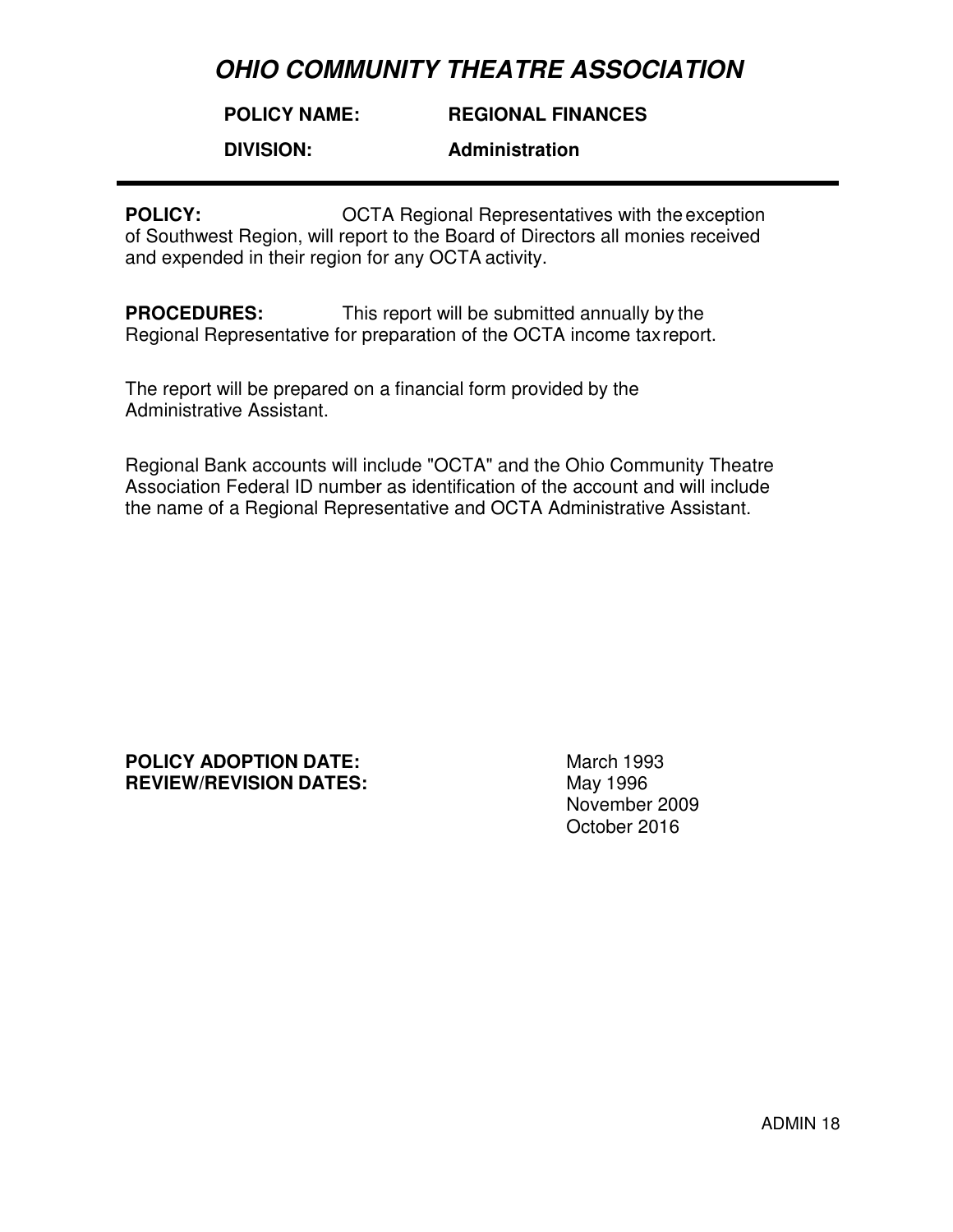**POLICY NAME: DIVISION: REGIONAL REPRESENTATIVE ELECTIONS Administration** 

**POLICY:** Regional representative election results shall be reported to the Administrative Assistant by the July Board Meeting.

**PROCEDURE:** Each Region will hold election of their representatives at their Regional Festival.

### **POLICY ADOPTION DATE:** March 2000<br> **REVIEW/REVISION DATES:** July 2004 **REVIEW/REVISION DATES:**

November 2009 October 2010 October 2016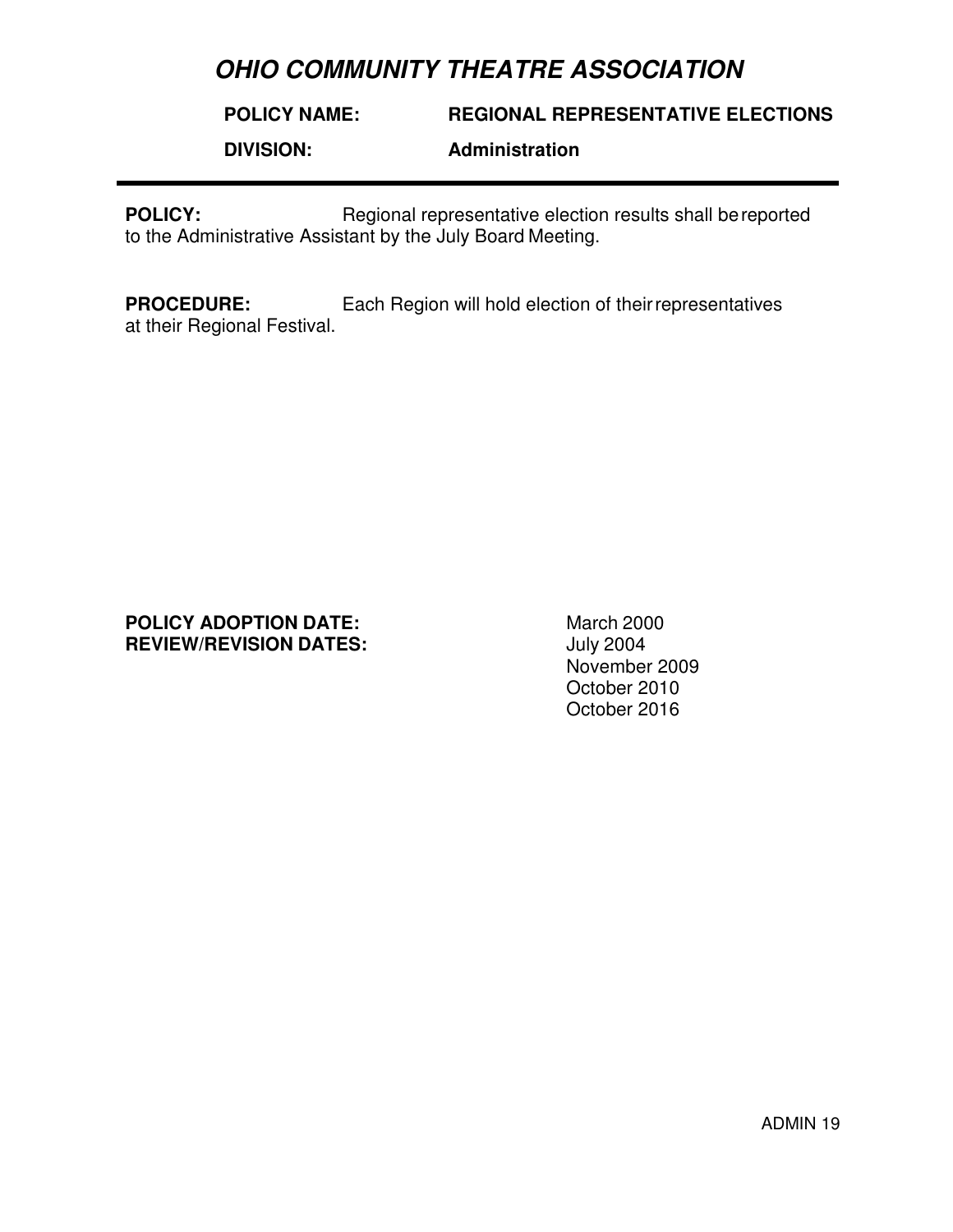### **POLICY NAME: STANDARDS OF CONDUCT**

**DIVISION:** 

**Administration** 

**POLICY:** The Ohio Community Theatre Association believes that every member of our association should be treated with respect. As members, we should conform to socially acceptable standards of conduct. The Association strongly condemns all disrespectful behavior. It is the position of the Association that individuals who are involved in any manner at any meeting or sponsored event must refrain from any form of sexual harassment. Sexual harassment is defined as unwelcomed or unwanted sexual advances, request for sexual favors and other verbal or non-verbal or physical conduct of a sexual nature.

The Ohio Community Theatre Association strives at all times to maintain the integrity of the Association. To that end, our members and guests must refrain from any illegal conduct or activity that may be deemed detrimental to the reputation of our Association.

Members or guests who violate the requirements set forth above will be immediately asked to leave the meeting or function and may be subject to having their membership suspended or terminated.

Anyone attending an event sponsored by the Ohio Community Theatre Association who believes that they have been subjected to conduct falling within these guidelines should report the occurrence to any Board Member or to the Event Chairman.

The Ohio Community Theatre Association will not accept responsibility for any inappropriate conduct by its members, guests or vendors who attend the Association's functions.

**POLICY ADOPTION DATE:** January 2002 **REVIEW/REVISION DATES:** November 2009

October 2016

ADMIN 20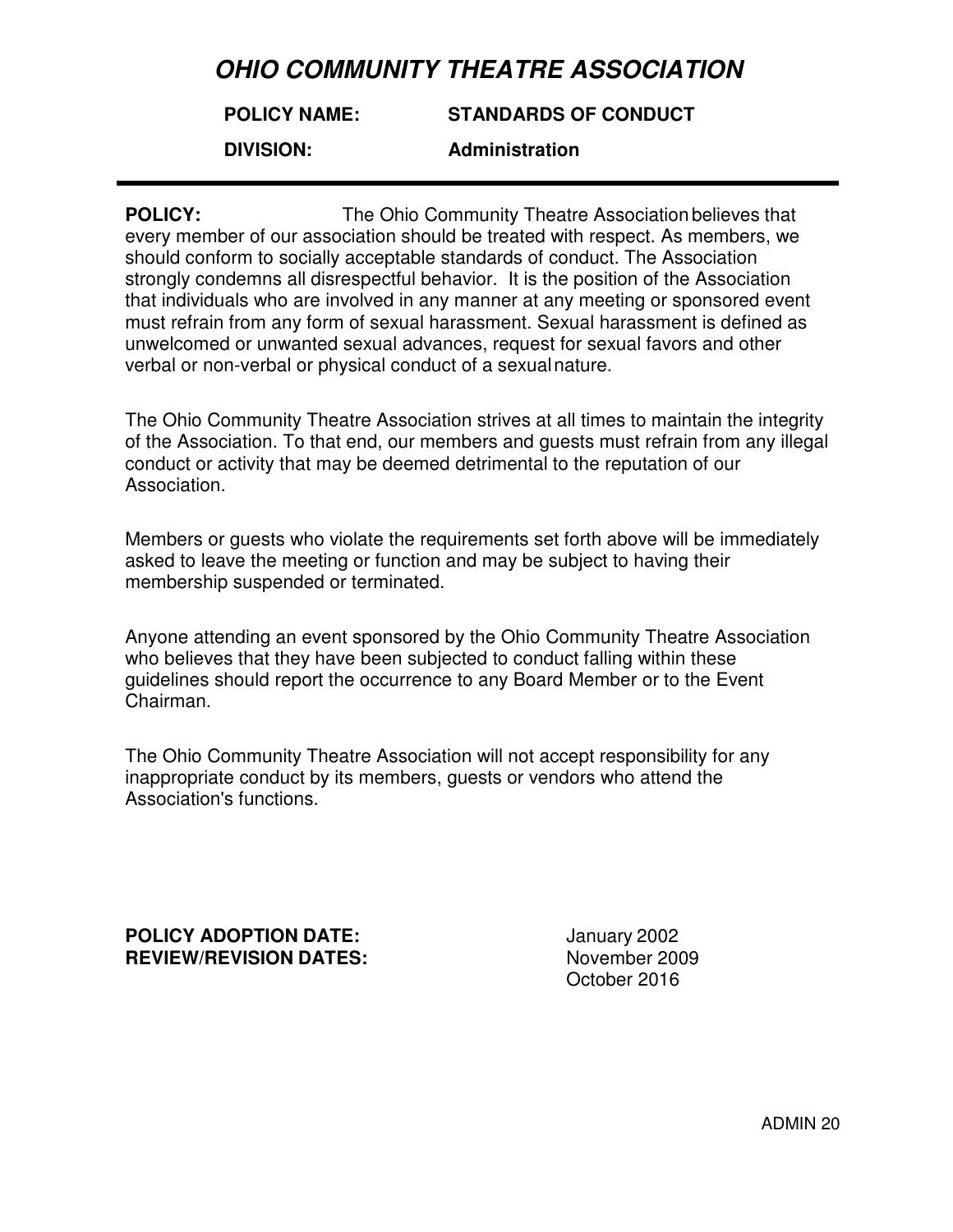**POLICY NAME:**

**TRAVEL AND LODGING**

**DIVISION:** 

**Administration** 

### **POLICY:**

### **MILEAGE:**

All OCTA Board Members and the Administrative Assistant may be reimbursed for mileage (see fee schedule) for OCTA business on an as-needed basis to be reviewed and approved by the Executive Committee.

### **REGIONALS:**

All OCTA Regions will pay for the hotel room during their regional festivals for the Responders and OCTAfest Chair, when an overnight stay is necessary.

### **CONFERENCE:**

Hotel rooms for the Conference Chair, Responders, and President will be paid for by OCTA (Using complimentary rooms when available.)

## **AACTFEST:**

OCTA will pay for hotel rooms for the AACTfest Chair, Responders, and the President.

**PROCEDURE:** Requests for mileage and miscellaneous travel expense will be turned into the Administrative Assistant and upon approval by the Executive Committee, will be paid.

**POLICY ADOPTION DATE:** December 2009 **REVIEW/REVISION DATES:** October 2010